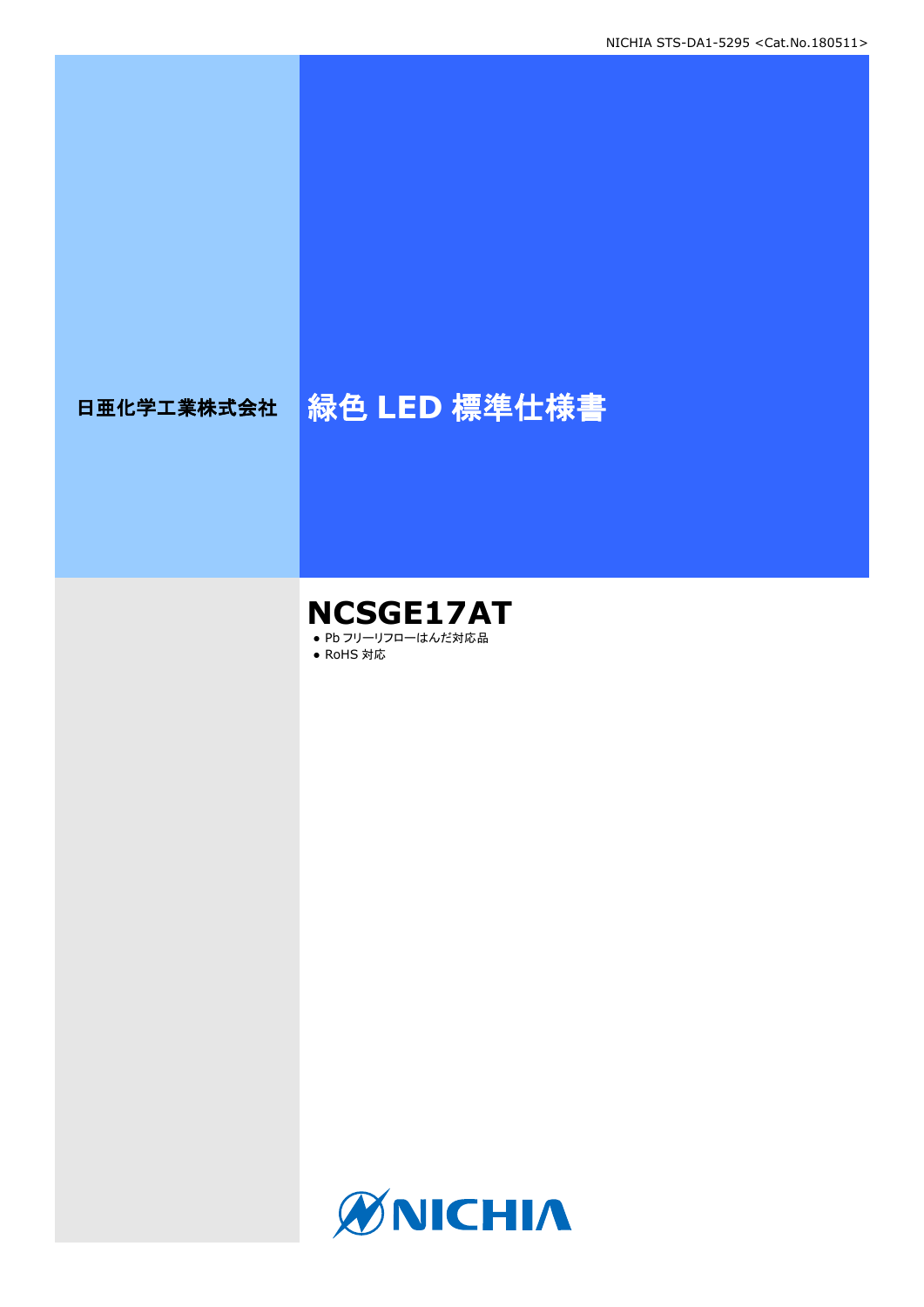### 規格

### (1) 絶対最大定格

| 項目        | 記号                           | 最大定格           | 単位 |
|-----------|------------------------------|----------------|----|
| 順電流       | ΙF                           | 550            | mA |
| パルス順電流    | $I_{\mathsf{FP}}$            | 700            | mA |
| 逆電圧       | $V_{R}$                      | 5              | v  |
| 許容損失      | $P_D$                        | 1.81           | W  |
| 動作温度      | ${\mathsf T}_{\textsf{opr}}$ | $-40 \sim 100$ | °C |
| 保存温度      | $T_{\text{stg}}$             | $-40 \sim 100$ | °C |
| ジャンクション温度 |                              | 135            | °C |

\* Tc=25°C での値です。

\* IFP条件は、パルス幅 10ms 以下、デューティー比は 10%以下です。

#### (2) 特性

| 項目   |   | 記号                      | 条件            | 標準                       | 最大  | 単位   |
|------|---|-------------------------|---------------|--------------------------|-----|------|
| 順電圧  |   | $\mathsf{V}_\mathsf{F}$ | $I_F = 350mA$ | 3.0                      | -   |      |
| 逆電流  |   | ${\rm I}_{\mathsf{R}}$  | $V_R = 5V$    | $\overline{\phantom{0}}$ | -   | μA   |
| 光束   |   | $\Phi_{\rm v}$          | $I_F = 350mA$ | 208                      | -   | lm   |
|      | X |                         | $I_F = 350mA$ | 0.252                    | -   |      |
| 色度座標 |   | -                       | $I_F = 350mA$ | 0.651                    | -   |      |
| 熱抵抗  |   | $R_{\theta$ JC          |               | 0.5                      | 1.0 | °C/W |

\* Tc=25°C での値です。

\* 光束は、CIE 127:2007 に準拠した国家標準校正値と整合をとっています。

\* 色度座標は、CIE 1931 色度図に基づくものとします。

\* 熱抵抗 Rejcはソフトウェアによる熱解析シミュレーションなどの論理的な解析を実施する際に有効な数値であり、ダイスから Tc測定ポイントまでの熱抵抗 を表しています(使用基板:アルミ基板 t=1.5mm、絶縁層 t=0.12mm)。

\* 熱抵抗に関する詳細は注意事項(6)熱の発生 を参照ください。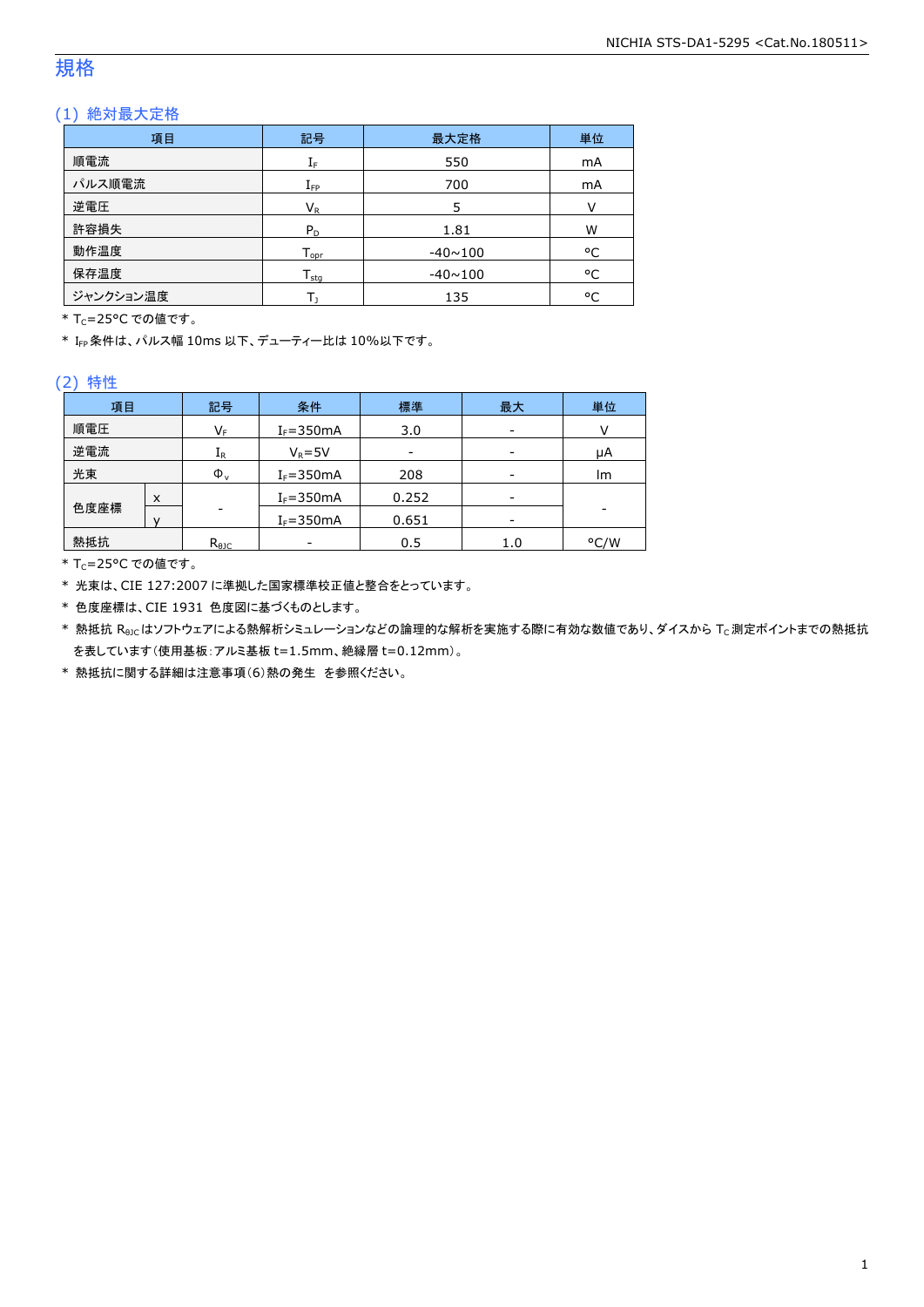## ランク分け

| 項目  | ランク              | 最小  | 最大  | 単位 |
|-----|------------------|-----|-----|----|
|     | M21              | 3.2 | 3.3 |    |
|     | M1               | 3.0 | 3.2 | ٧  |
| 順電圧 | L2               | 2.8 | 3.0 |    |
|     | L12              | 2.7 | 2.8 |    |
| 逆電流 |                  | -   | 50  | μA |
| 光束  | D <sub>200</sub> | 200 | 220 | lm |

色度範囲

|   | ランク G013 |      |      |      |
|---|----------|------|------|------|
| v | 0.23     | 0.23 | 0.27 | 0.27 |
|   | 0.61     | 0.67 | 0.67 | 0.61 |

\* Tc=25°C での値です。

\* 順電圧は±0.05V の公差があります。

\* 光束は±6%の公差があります。

\* 色度は±0.006 の公差があります。

\* 1 注文単位に対して上記のランクを納入します。又、その納入比率は問わないものとします。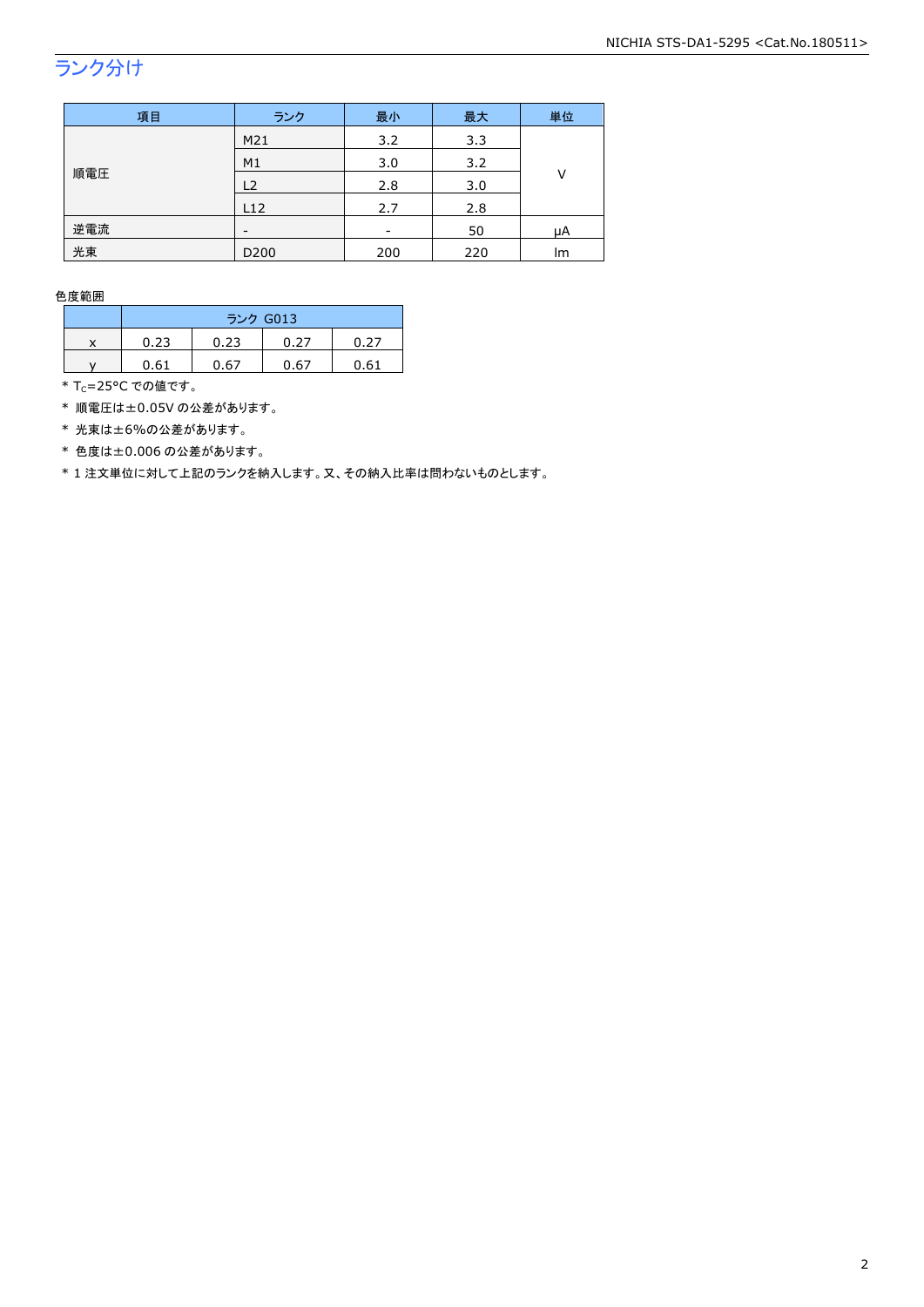色度図

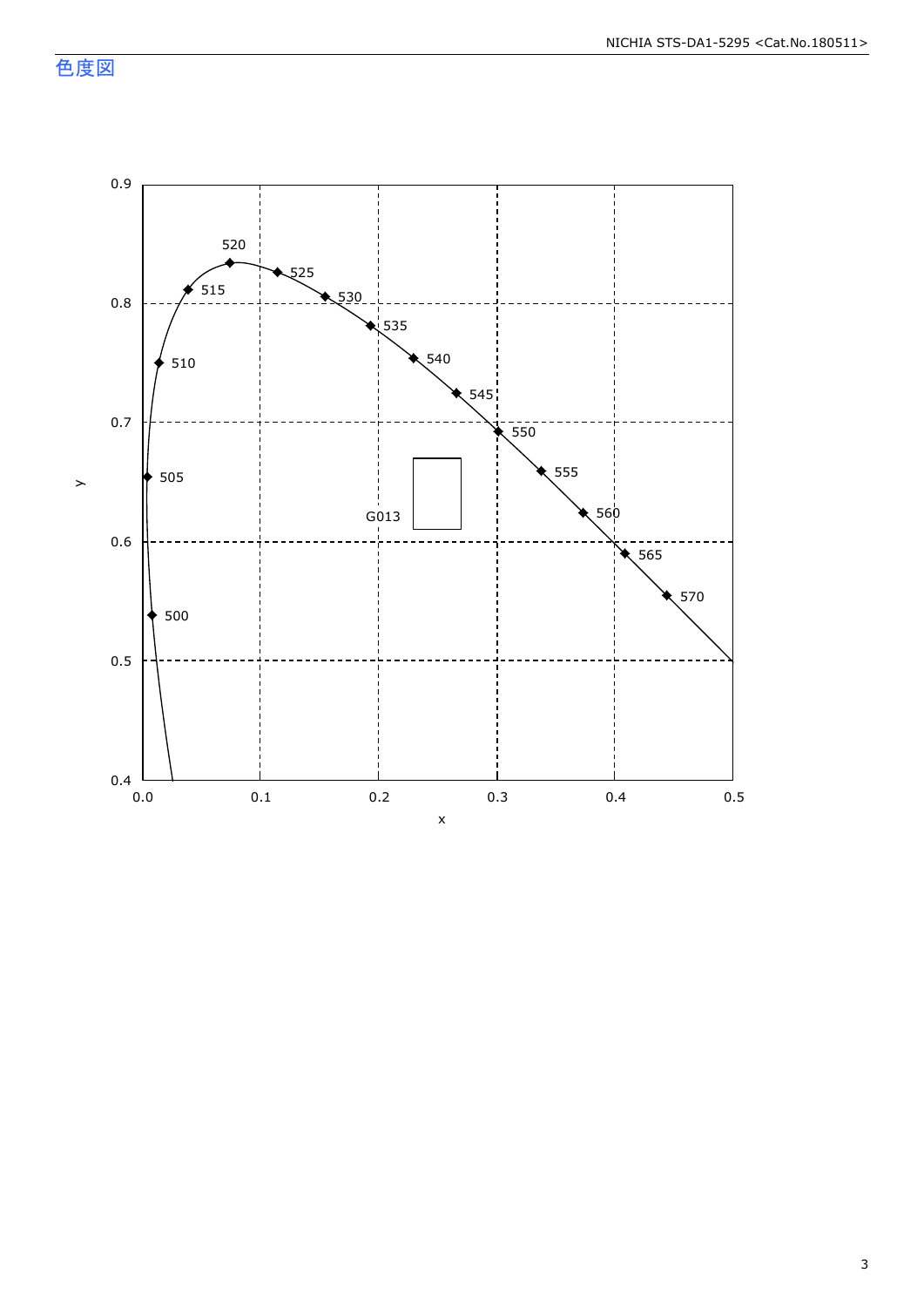### 外形寸法

管理番号 No.







| 項目 Item                                      | 内容 Description                                                           |
|----------------------------------------------|--------------------------------------------------------------------------|
| パッケージ材質<br>Package Materials                 | シリコーン樹脂<br>Silicone Resin                                                |
| 蛍光体層材質<br>Phosphor sheet<br><b>Materials</b> | シリコーン樹脂<br>(拡散剤+蛍光体入り)<br>Silicone Resin<br>(with diffuser and phosphor) |
| 電極材質<br>Electrodes Materials                 | 金メッキ<br>Au-plated                                                        |
| 質量<br>Weight                                 | 0.0024q(TYP)                                                             |



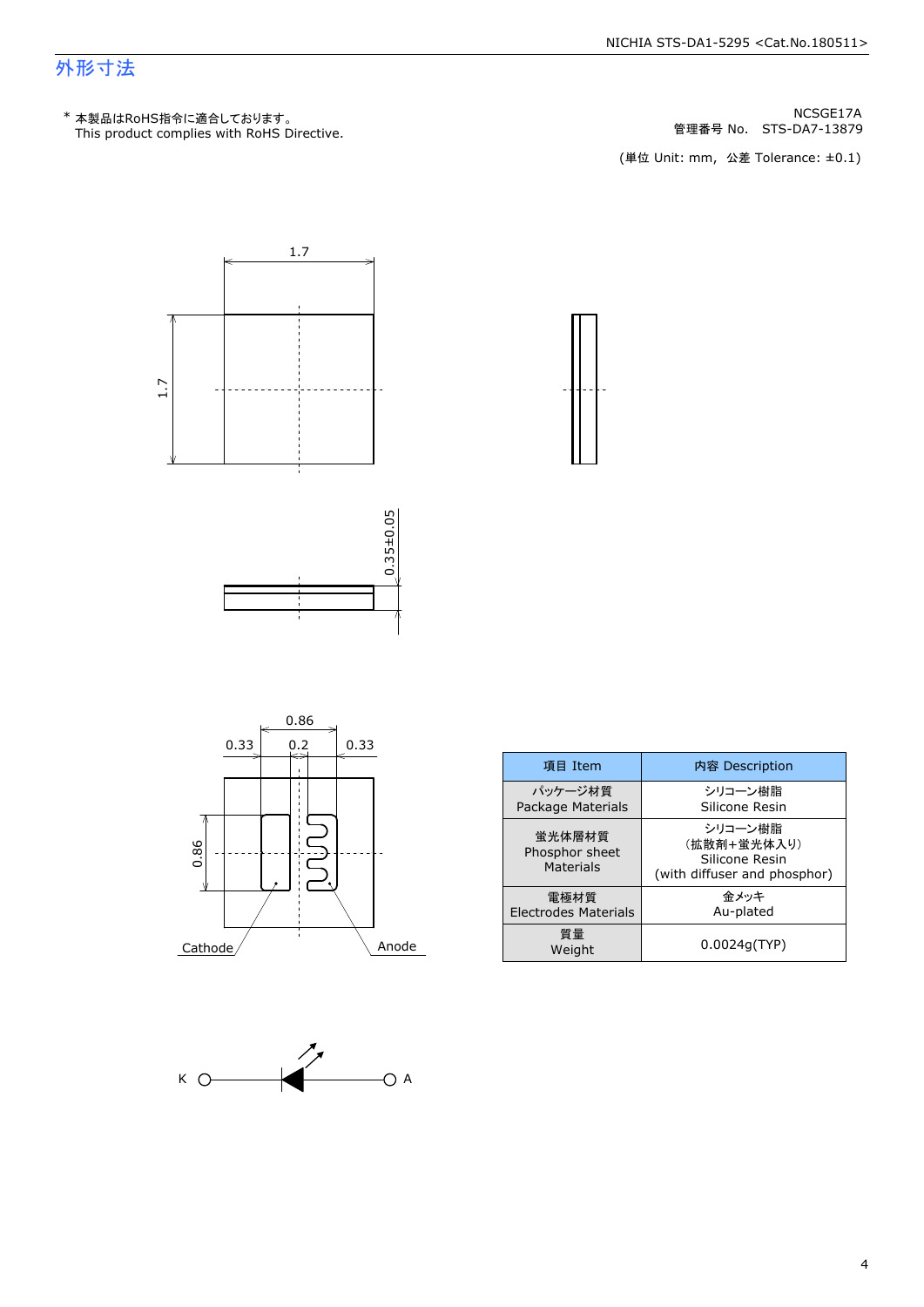### はんだ付け

● リフロー条件(Pb フリーはんだ使用時)



● 推奨取り付けパターン



- \* 本製品は、リフロー対応品です。 ディップはんだ、手はんだについては保証できません。
- \* リフローはんだは 2 回までとして下さい。
- \* ピーク温度からの冷却温度勾配が緩やかになるように配慮して、急冷却を避けて下さい。
- \* 大気リフローの場合、リフロー時の熱や雰囲気の影響により、光学的劣化を起こすことがあります。リフローに際しては、窒素リフローを推奨します。
- \* 本製品は、封止材料にシリコーン樹脂を用いているため、上面の封止部が柔らかく、力が加わると傷、欠け、剥がれ、製品の変形、断線や信頼性に影響 を及ぼす恐れがあります。封止部に圧力を加えないで下さい。
- \* 基本的にはんだの取り付け後の修正は行わないで下さい。
- \* はんだ付け時、加熱された状態で LED にストレスを加えないで下さい。
- \* 実装機を使用する場合は、本製品にあった吸着ノズルを選定下さい。
- \* あくまで推奨ランドは LED を問題無く取り付けられるランドサイズとなっています。高密度実装などで実装精度が必要となる場合は、それに適したランド形 状を検討下さい。
- \* フラックスを使用する場合はノンハロゲンタイプを推奨します。また LED に直接フラックスがかかるような工程設計は行わないで下さい。
- \* 取り付けパターンに対して、はんだ種類及びはんだ塗布量が問題ないことを事前に確認して下さい。
- \* 電極パターンが全てパッケージの裏面にあるため、はんだ部が外観では確認できません。貴社にてはんだ条件を充分に確認の上でご使用下さい。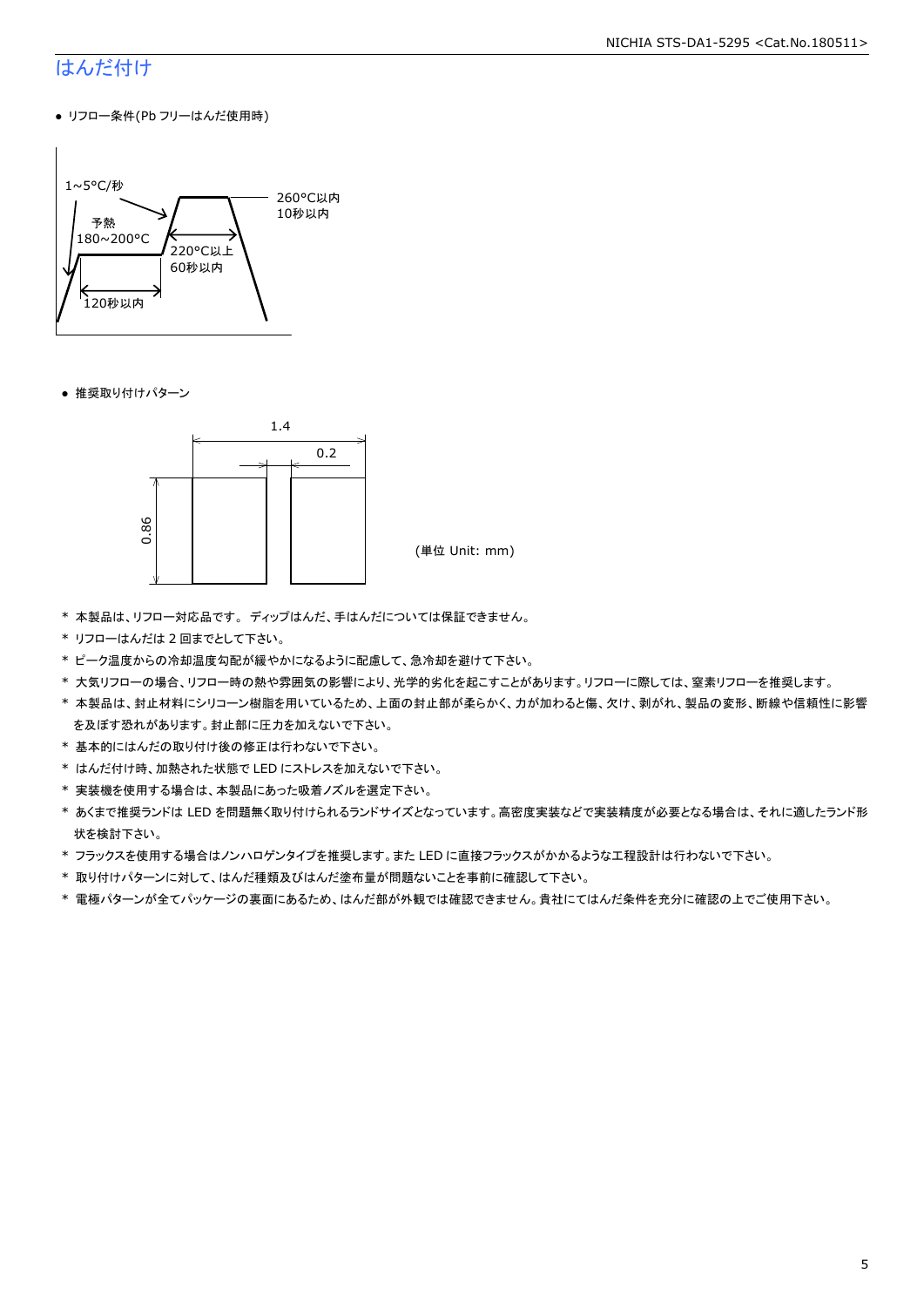### テーピング仕様

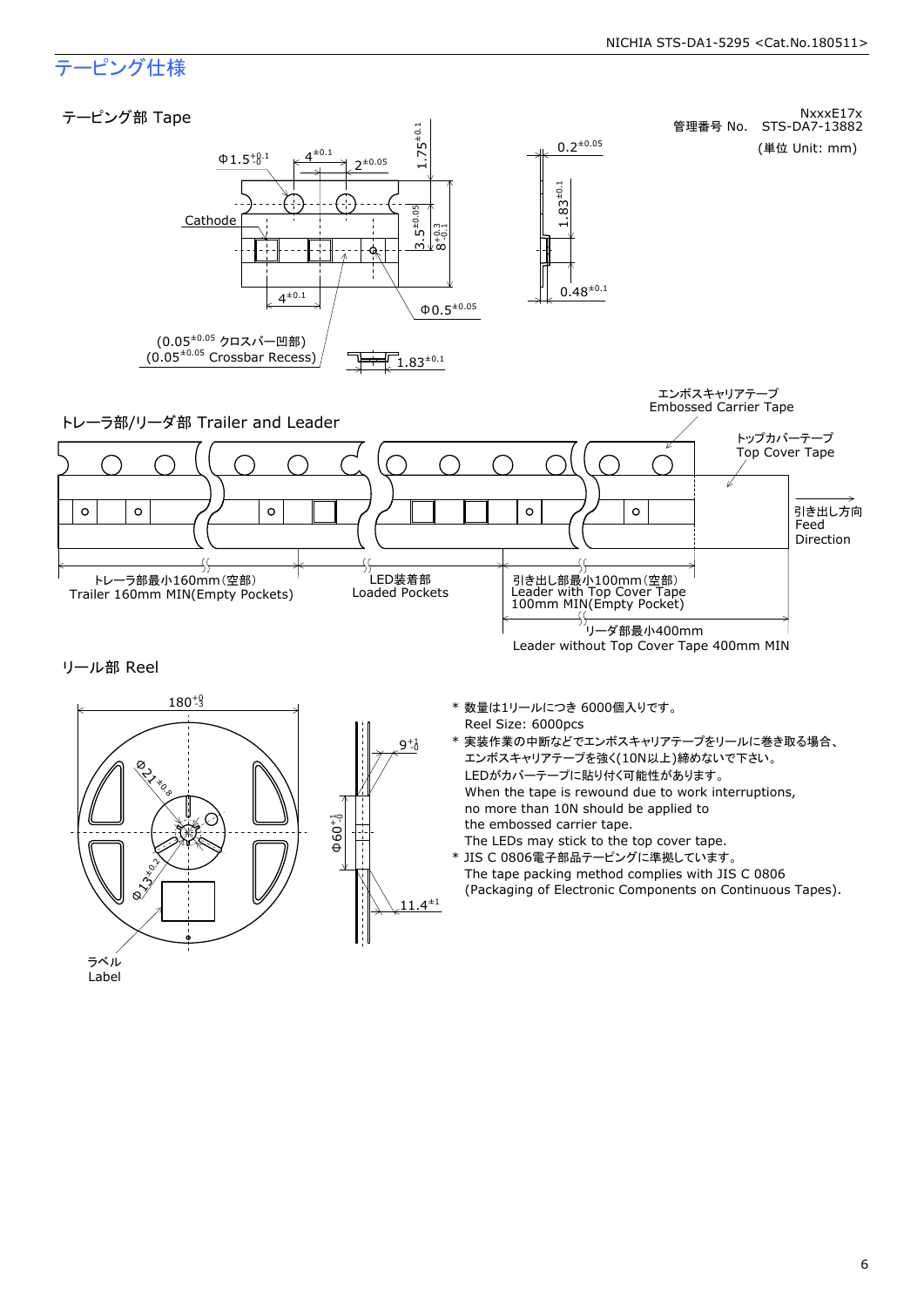### 梱包仕様

シリカゲルとともにリールをアルミ防湿袋に入れ、熱シールにより封をします。<br>Reels are shipped with desiccants in heat-sealed moisture-proof bags.

Nxxxxxxx<br>STS-DA7-4989 管理番号 No.



アルミ防湿袋を並べて入れ、ダンボールで仕切ります。<br>Moisture-proof bags are packed in cardboard boxes<br>with corrugated partitions.





- 客先型名を\*\*\*\*\*\*\*で示します。<br>客先型名が設定されていない場合は空白です。<br>\*\*\*\*\*\*\* is the customer part number.<br>If not provided, it will not be indicated on the label.
- ロット表記方法についてはロット番号の項を<br>参照して下さい。 \* ロット表記方法についてはロット番号の項を<br>参照して下さい。<br>For details, see "LOT NUMBERING CODE"<br>in this document.
- The label does not have the RANK field for \* ランク分けがない場合はランク表記はありません。<br>The label does not have the RANK field fi<br>un-ranked products.
- 
- \* 取り扱いに際して、落下させたり、強い衝撃を与えたりしますと、製品を損傷させる原因になりますので注意して下さい。<br>Do not drop or expose the box to external forces as it may damage the products.<br>\* ダンボールには防水加工がされておりませんので、梱包箱が水に濡れないよう注意して下さい。<br>Do not expose to water. The box is n \* 本製品はテーピングしたのち、輸送の衝撃から保護するためダンボールで梱包します。<br>Products shipped on tape and reel are packed in a moisture-proof bag.<br>They are shipped in cardboard boxes to protect them from external forces during transportation.<br>\* 取り扱いに際して、落
- \* ダンボールには防水加工がされておりませんので、梱包箱が水に濡れないよう注意して下さい。
-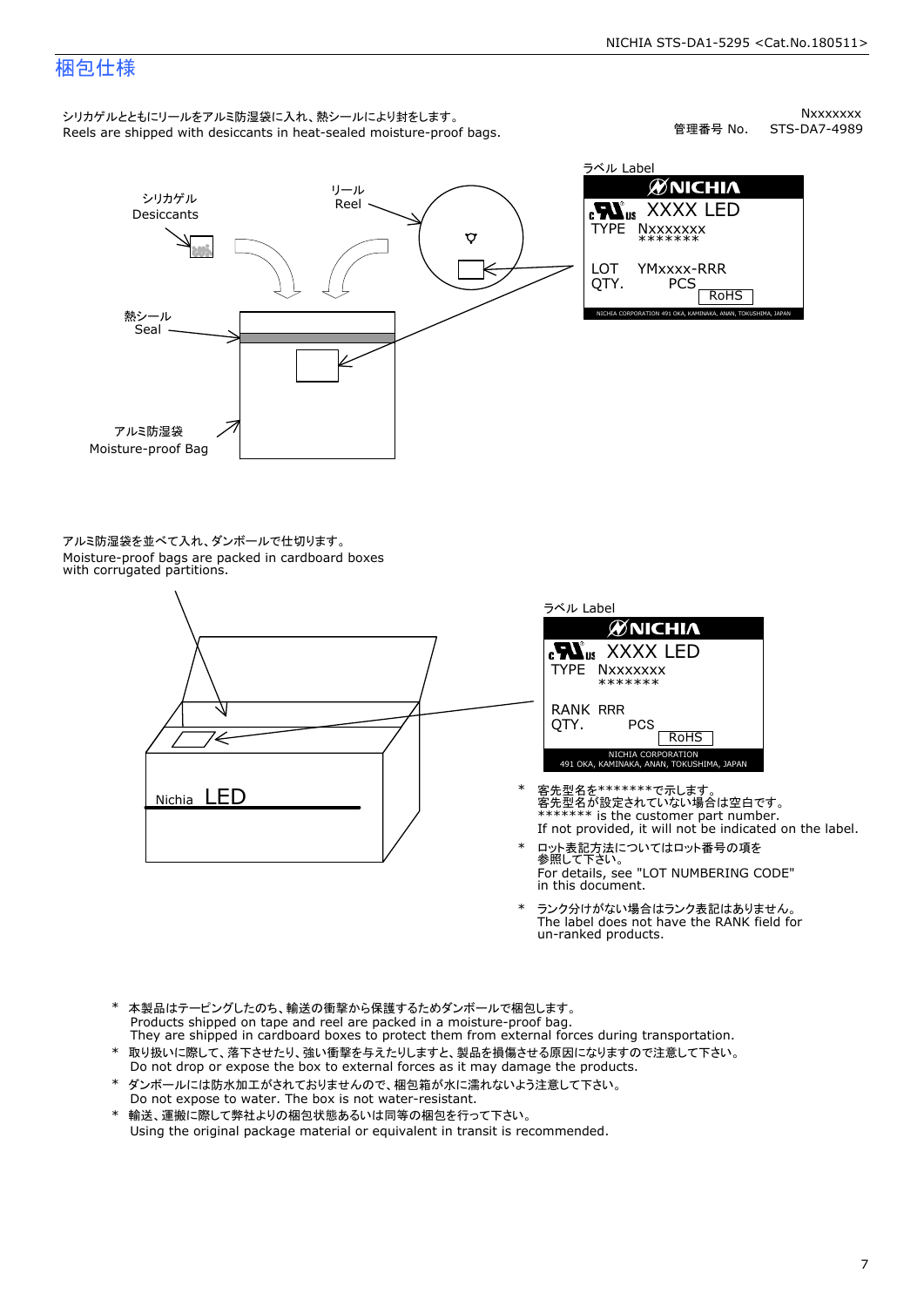### ロット番号

ロット番号は以下のように英数字で表記します。

- YMxxxx RRR
- Y 製造年

| 年    |   |  |  |  |  |
|------|---|--|--|--|--|
| 2017 | Н |  |  |  |  |
| 2018 |   |  |  |  |  |
| 2019 |   |  |  |  |  |
| 2020 | Κ |  |  |  |  |
| 2021 |   |  |  |  |  |
| 2022 |   |  |  |  |  |

#### M - 製造月

| 月 | M | 月  | М |
|---|---|----|---|
|   |   |    |   |
|   |   | 8  | 8 |
|   |   | 9  | 9 |
|   |   | 10 | А |
|   | 5 | 11 | R |
| 6 | 6 | 12 |   |

xxxx-当社管理番号

RRR-色度ランク、光束ランク、順電圧ランク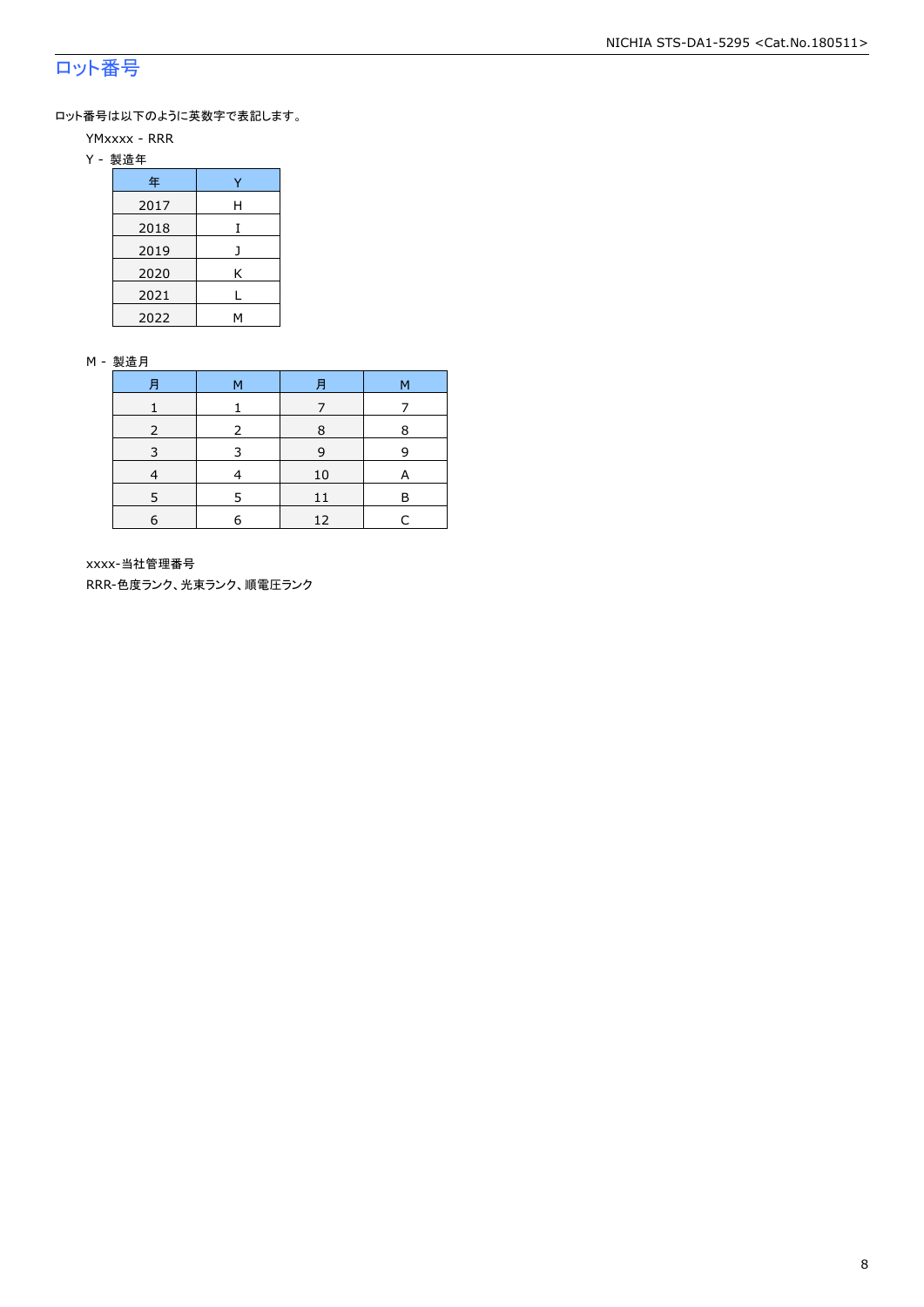## ディレーティング特性

NCSGE17A 管理番号 No. STS-DA7-13880



ケース温度測定部温度-許容順電流特性 **Temperature at Measurement Point on a Case vs Allowable Forward Current**



#### デューティー比-許容順電流特性 **Duty Ratio vs Allowable Forward Current**

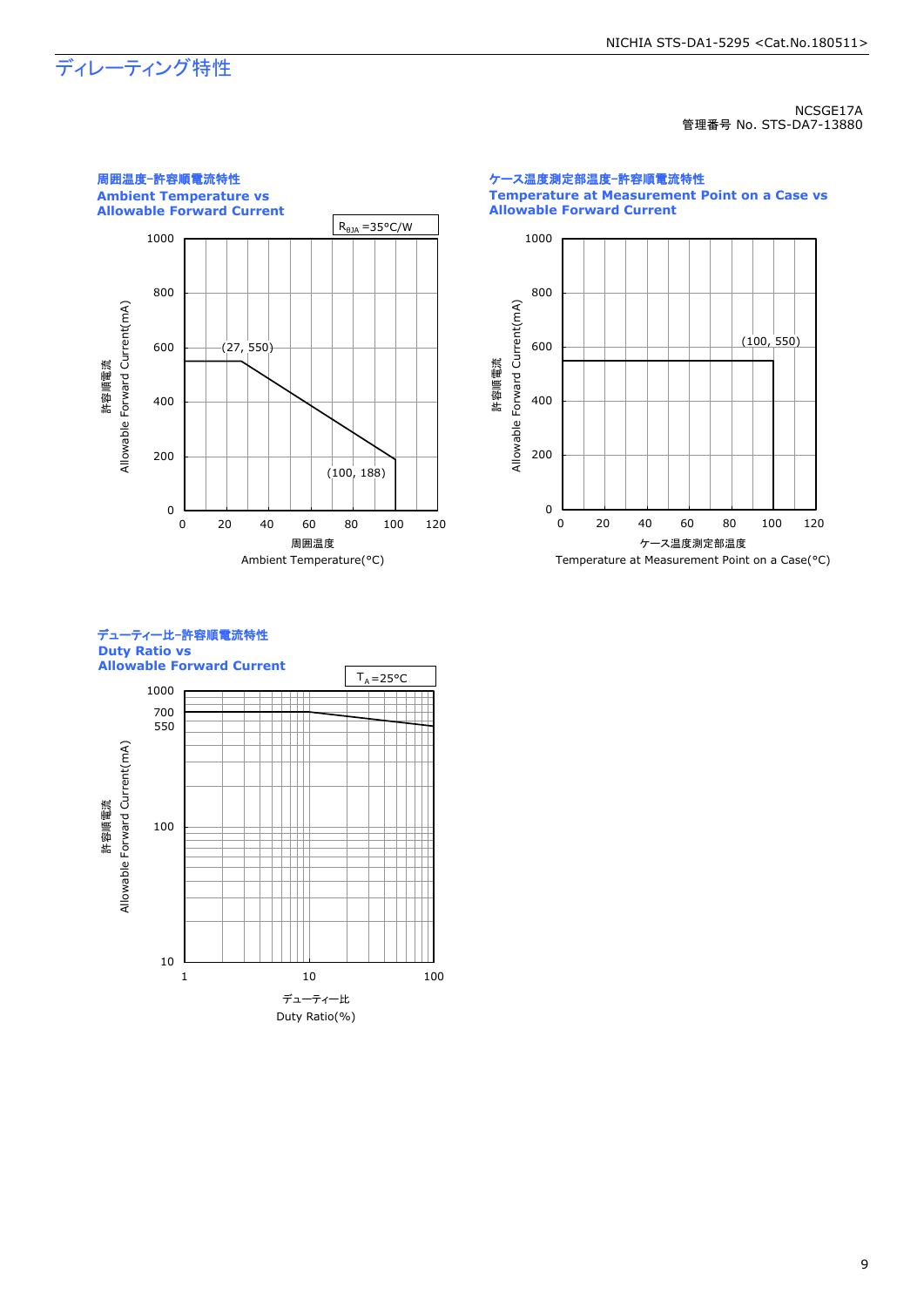### 光学特性

\* 本特性は参考です。 All characteristics shown are for reference only and are not guaranteed.

NCSGE17A 管理番号 No. STS-DA7-13846





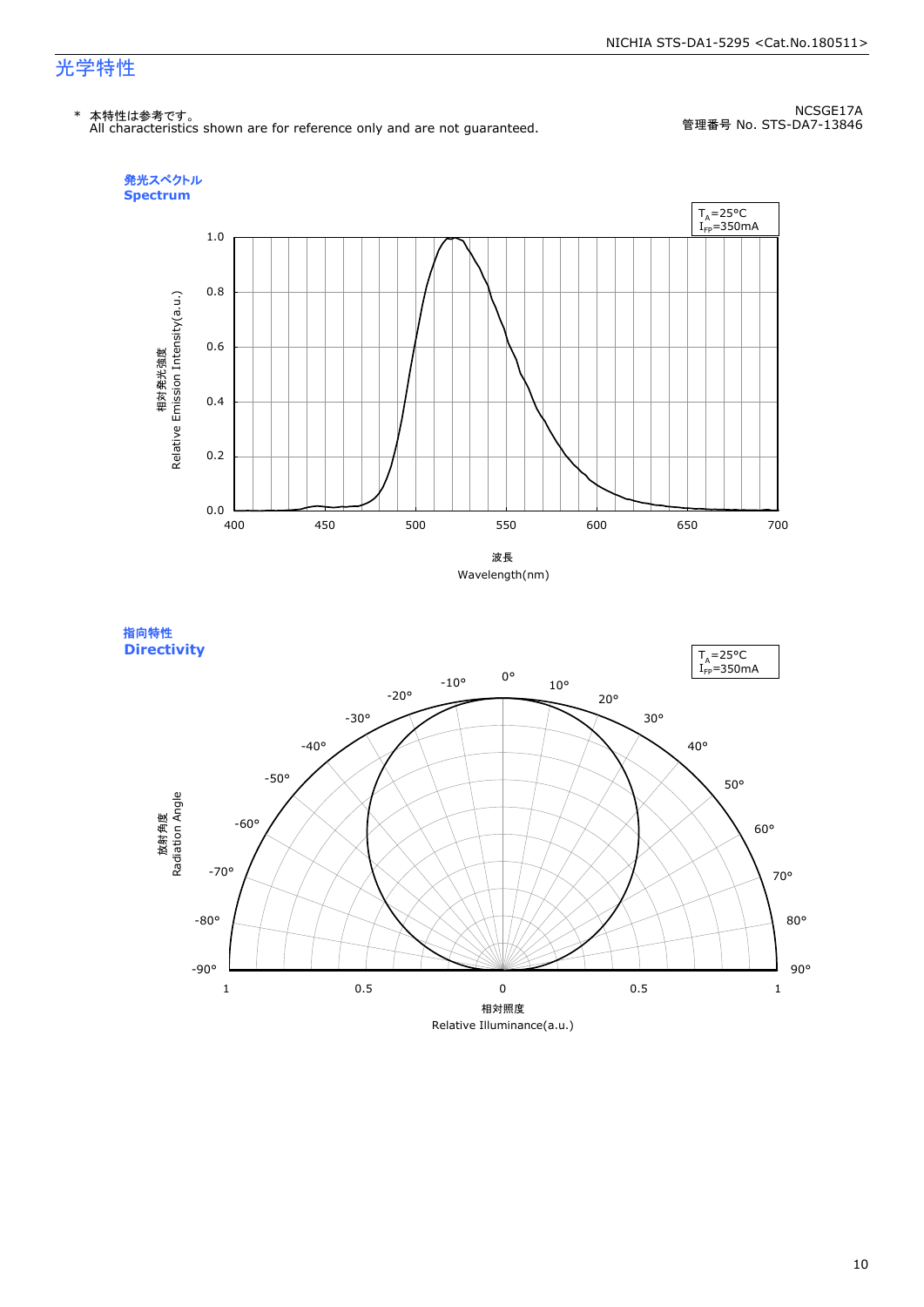### 電流温度特性

#### \* 本特性は参考です。

All characteristics shown are for reference only and are not guaranteed.

NCSGE17A 管理番号 No. STS-DA7-13847

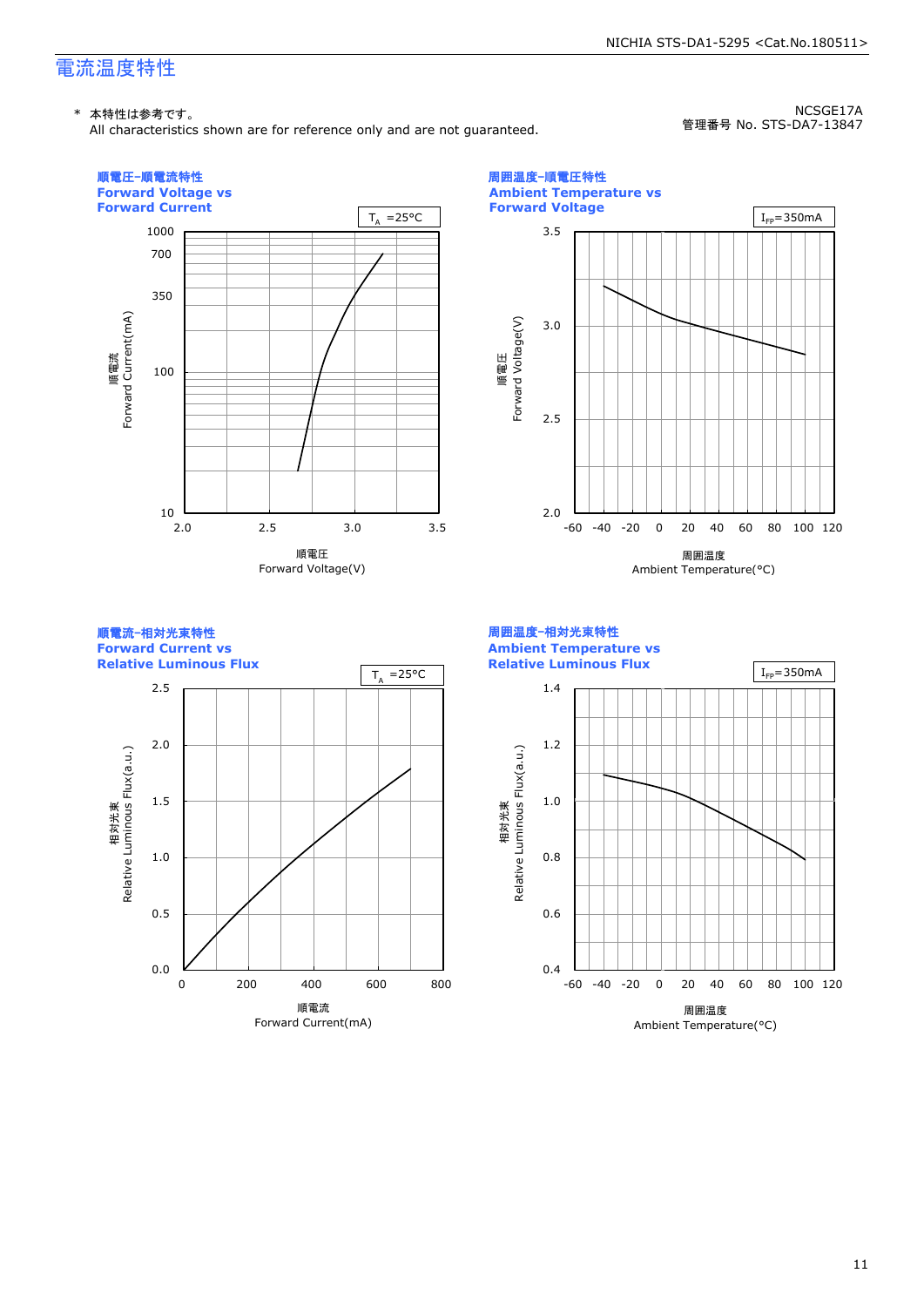### 電流温度特性

#### \* 本特性は参考です。

All characteristics shown are for reference only and are not guaranteed.

NCSGE17A 管理番号 No. STS-DA7-13848







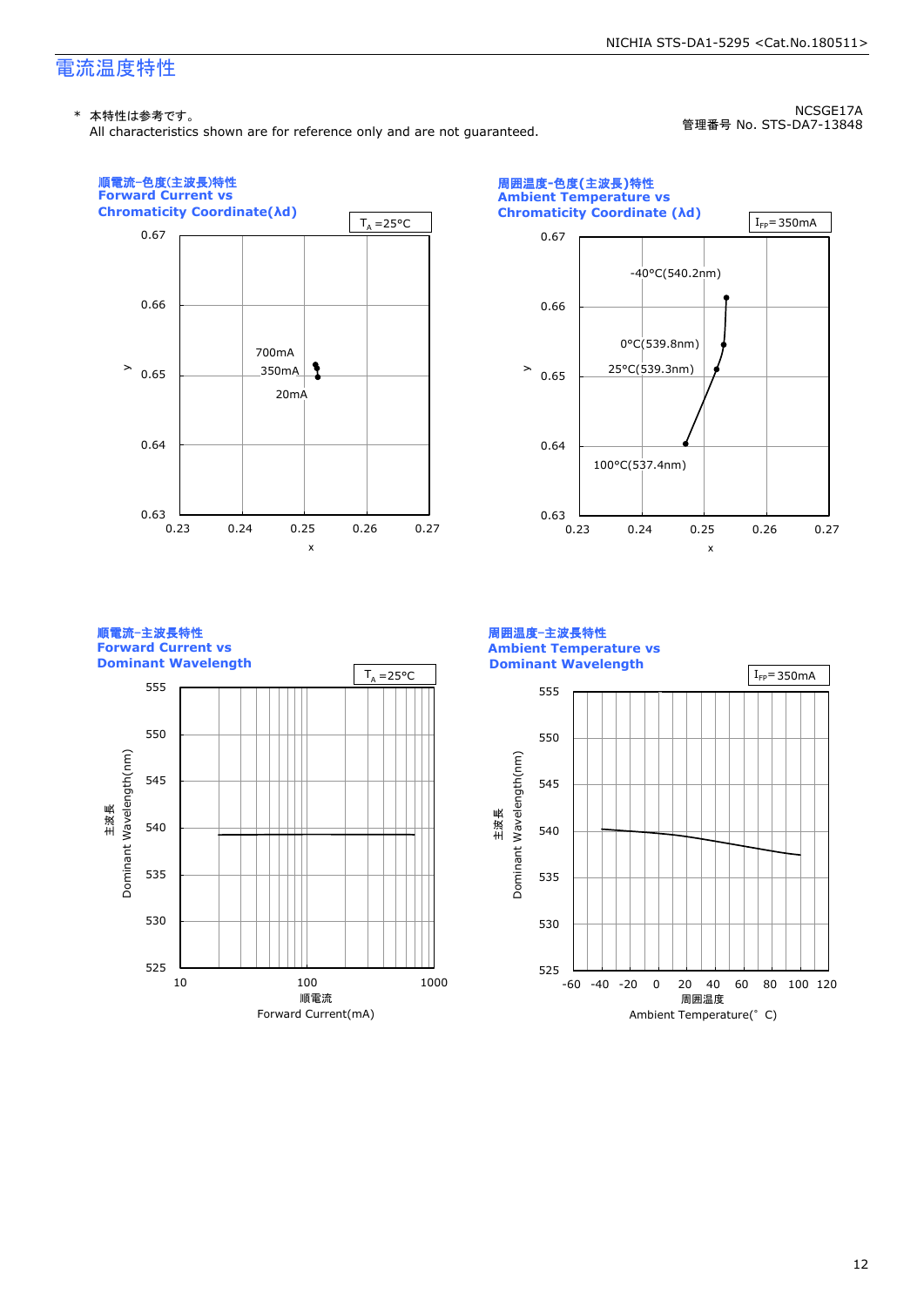### 信頼性

### (1) 試験項目と試験結果

| 試験項目      | 参照規格          | 試験条件                                        | 試験時間     | 故障判定<br>基準 No. | 故障数/試験数 |
|-----------|---------------|---------------------------------------------|----------|----------------|---------|
| はんだ耐熱性    | JEITA ED-4701 | $T_{\text{std}} = 260$ °C, 10 秒, 2 回        |          | #1             | 0/22    |
| (リフローはんだ) | 300 301       | (前処理 30°C, 70%, 4 週間)                       |          |                |         |
| はんだ付け性    | JEITA ED-4701 | $T_{\text{std}} = 245 \pm 5^{\circ}$ C, 5秒  |          | #2             | 0/22    |
| (リフローはんだ) | 303 303A      | 鉛フリーはんだ(Sn-3.0Ag-0.5Cu)                     |          |                |         |
| 温度サイクル    | JEITA ED-4701 | -40°C(30分)~25°C(5分)~                        | 100 サイクル | #1             |         |
|           | 100 105       | 100°C(30 分)~25°C(5 分)                       |          |                | 0/22    |
| 温湿度サイクル   | JEITA ED-4701 | 25°C~65°C~-10°C, 90%RH                      | 10 サイクル  |                |         |
|           | 200 203       | 24 時間/1 サイクル                                |          | #1             | 0/22    |
|           | JEITA ED-4701 |                                             |          |                | 0/22    |
| 高温保存      | 200 201       | $T_A = 100^{\circ}C$                        | 1000 時間  | #1             |         |
|           | JEITA ED-4701 |                                             | 1000 時間  | #1             | 0/22    |
| 高温高湿保存    | 100 103       | $T_A = 60^{\circ}$ C, RH = 90%              |          |                |         |
| 低温保存      | JEITA ED-4701 |                                             | 1000 時間  | #1             | 0/22    |
|           | 200 202       | $T_A = -40$ °C                              |          |                |         |
| 連続動作      |               | T <sub>A</sub> =25°C, I <sub>F</sub> =550mA | 1000 時間  |                |         |
|           | 試験基板は下記注記参照   |                                             |          | #1             | 0/22    |
|           |               | $T_A = 100$ °C, I <sub>F</sub> =180mA       |          |                |         |
| 高温連続動作    |               | 試験基板は下記注記参照                                 | 1000 時間  | #1             | 0/22    |
|           |               | 60°C, RH=90%, IF=380mA                      |          |                |         |
| 高温高湿連続動作  |               | 試験基板は下記注記参照                                 | 500 時間   | #1             | 0/22    |
|           |               | $T_A = -40$ °C, I <sub>F</sub> =550mA       |          |                |         |
| 低温連続動作    |               | 試験基板は下記注記参照                                 | 1000 時間  | #1             | 0/22    |
|           | JEITA ED-4701 | 200m/s <sup>2</sup> , 100~2000~100Hz, 4分    |          |                |         |
| 振動        | 400 403       | 3 方向, 4 サイクル                                | 48分      | #1             | 0/22    |
| 自然落下      |               | 落下高さ 75cm, 3回                               |          | #1             | 0/22    |

注記:

1) 試験基板: FR4 t=1.6mm、銅箔 t=35μm、熱抵抗 RθJA≈35℃/W

2) 測定は LED が常温に戻ってから行います。

#### (2) 故障判定基準

| 基準 No. | 項目               | 条件                       | 判定基準                    |
|--------|------------------|--------------------------|-------------------------|
|        | 順電圧(VF)          | $I_F = 350mA$            | $>$ U.S.L. $\times$ 1.1 |
| #1     | 光束( $\Phi_{V}$ ) | $IF=350mA$               | $<$ L.S.L. $\times$ 0.7 |
|        | 逆電流 $(I_R)$      | $V_R = 5V$               | $>$ U.S.L $\times$ 2.0  |
| #2     | はんだぬれ性           | $\overline{\phantom{a}}$ | はんだぬれ面積率が 95%未満         |

規格最大値(Upper Specification Limit) 規格最小値(Lower Specification Limit)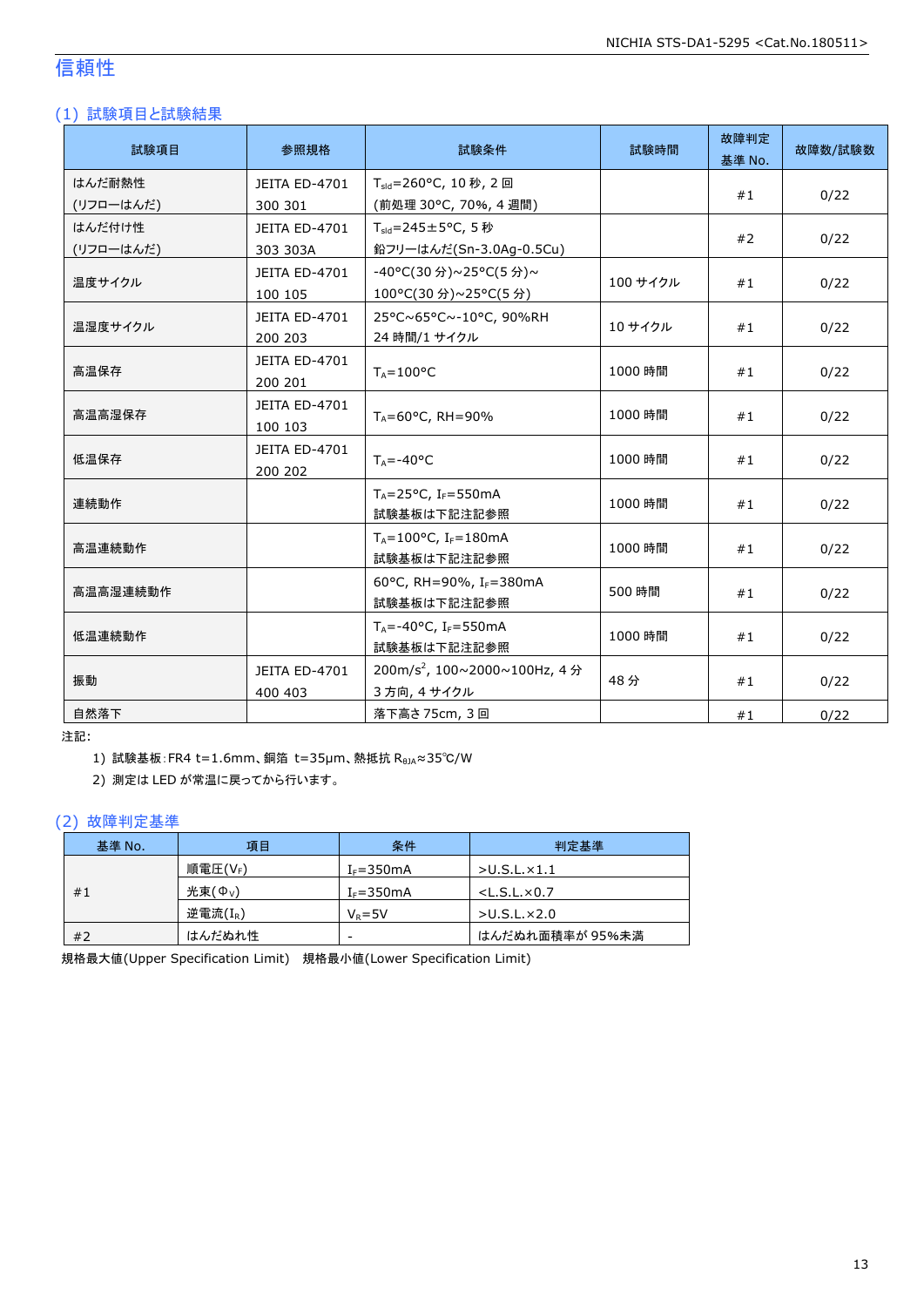### 注意事項

#### (1) 保管

|    | 条件        | 温度                    | 湿度       | 期間        |
|----|-----------|-----------------------|----------|-----------|
|    | アルミ防湿袋開封前 | $30^{\circ}$ C<br>以下  | 90%RH 以下 | 納入日より1年以内 |
| 保管 | アルミ防湿袋開封後 | $30^{\circ}$ C<br>,以下 | 70%RH 以下 | · 週間以内    |

● 本製品は、MSL2a に相当します。MSL については IPC/JEDEC STD-020 をご確認下さい。

- 保管期間内に実装を完了させて下さい。
- 本製品は、パッケージに吸収された水分がはんだ付け時の熱で気化膨張することにより、界面の剥離が発生し光学的劣化を起こす可能性があります。そ のためお客様にて実装するまでの、吸湿量を最小限に抑えるため防湿梱包を実施しております。アルミ防湿袋に入っているシリカゲルは吸湿が進むと青 色から赤色へ変色します。
- アルミ防湿袋を開封後は上記の条件を越えないようにはんだ付けを完了下さい。万一未使用の LED が残った場合は、シリカゲル入り密閉容器等で保管 下さい。なお当社防湿袋に戻し、再封印することを推奨します。
- 電極部分は、金メッキが施されております。腐食性ガス等を含む雰囲気にさらされますと、メッキ表面が変質し、はんだ付け性に問題が生じる事がありま す。保管時は密閉容器等で保管して下さい。なお当社防湿袋に戻し、再封印することを推奨します。
- 実機に使用する部材(パッキン、接着剤など)については、メッキ表面への影響を考慮して、硫黄成分を含有しているものの使用を避けて下さい。メッキの 表面異常は、導通・接続不良に繋がる可能性があります。また、パッキンを使用する場合は、シリコーンゴム材質のものを推奨します。その際、低分子量 のシロキサンによる機器の接点不良に注意して下さい。
- 急激な温度変化のある場所では、結露が起こりますので温度変化の少ない場所に保管して下さい。
- 埃の多い環境での保管は避けて下さい。
- 直射日光や室温を超えるような環境に長期間さらさないで下さい。

#### (2) 使用方法

● LED 毎に絶対最大定格を超えないように回路設計を行って下さい。LED 毎に定電流駆動することを推奨致します。また定電圧駆動する場合は、(A)の回 路は LED の順電圧の影響により LED に流れる電流がばらつく可能性がありますので、(B)の回路を推奨します。



- 本製品は、順方向電流駆動でご使用下さい。また、非点灯時には順逆とも電圧がかからないように配慮下さい。特に逆電圧が連続的に加わる状態は、マ イグレーションを発生させる可能性があり、素子にダメージを与える場合がありますので避けて下さい。長時間使用しない場合は、安全のために必ず主電 源スイッチを切って下さい。
- 本製品は LED の諸特性が安定する定格電流の 10%以上でご使用されることを推奨します。
- マトリックス動作をさせる際は、素子にかかる逆方向電圧が最大定格を超えないように注意下さい。
- 雷サージなどの過電圧が LED に加わらないようにして下さい。
- 屋外で使用される場合は、十分な防水対策、湿度対策、塩害対策を施してご使用下さい。

#### (3) 取り扱い上の注意

- 素手で本製品を取り扱わないで下さい。表面が汚れ、光学特性に影響を及ぼすことがあります。また場合によっては、製品の変形や断線が起こり、不灯 の原因になることがあります。
- 本製品は、非常に柔らかい封止樹脂を使用しております。封止樹脂表面に直接に触れると樹脂部の傷、破損の原因となる可能性があります。また樹脂部 に圧力をかけると、断線や不灯につながることがあります。ピンセットで本製品を取り扱う場合は、封止樹脂に触れないようにし、製品へ過度な圧力を掛け ないようにして下さい。
- 本製品を落下させてしまった場合には、製品の変形などが発生することがありますのでご注意下さい。
- 本製品の実装後に基板は積み重ねしないで下さい。実装した基板を重ねると、基板が樹脂部に衝撃を与え樹脂部の傷、欠け、剥がれ、変形・断線、LED 剥がれが発生し、不灯の原因になります。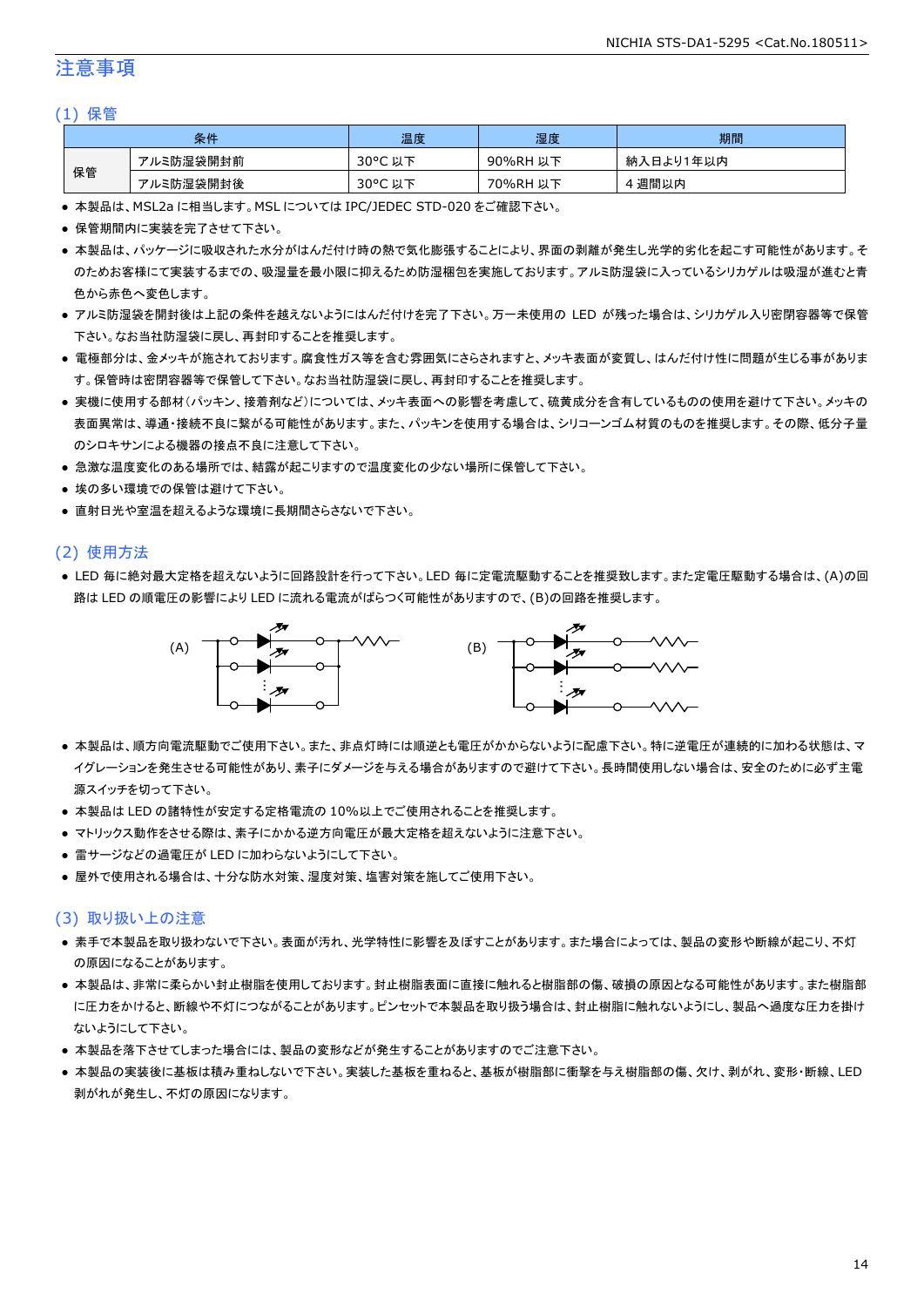#### (4) 設計上の注意

- LED を基板にはんだ付けした後の基板分割工程などで基板が曲がると、パッケージ割れが発生することがありますので基板のたわみやねじりに対して極 力ストレスの加わらないような LED 配置にして下さい。
- 基板分割部では LED の取り付け位置によって機械的ストレスが変化しますので、最もストレスが加わらないような位置に配置して下さい。
- 基板分割時は、手割りを避け、専用治具にて行って下さい。
- LED 周辺で使用する部材(筐体、パッキン、接着剤、2 次レンズ、レンズカバーなど)から放出された揮発性有機化合物は、LED のレンズや封止樹脂を透 過する可能性があります。特に密閉状態では、これらの揮発性有機化合物が熱や光子エネルギーにさらされると変色が起こり LED の光出力が大幅に低 下したり、色ずれが発生する可能性があります。また、空気の循環をよくすることで、光出力の低下や色ズレが改善されることがあります。密閉状態でご使 用される場合は、実機点灯試験による光学評価で異常なきことの確認をお願いします。
- 基板の製品取り付けパターン部及び製品直下部には、ソルダーレジストがかからない構造(下図参照、 Non Solder Mask Defined パッド(以下 NSMD))を推奨します。

#### 実装、放熱に関する一連のアプリケーションノートは弊社ホームページ「**LED** テクニカルデータ」をご確認ください。



#### (5) 静電気に対する取り扱い

● 本製品は静電気やサージ電圧に敏感で、素子の損傷や信頼性低下を起こすことがあります。取り扱いに際しては、以下の例を参考に静電気対策を十分 行って下さい。

リストストラップ、導電性衣類、導電靴、導電性床材等による電荷の除去

作業区域内の装置、治具等の接地による電荷の除去

- 導電性材料による作業台、保管棚等の設置
- 使用機器、治具、装置類や作業区域内は適切に接地をして下さい。また、実装される機器等についてもサージ対策の実施を推奨します。
- 治具、装置類にガラスやプラスチックなどの絶縁体を使用される場合は以下の例を参考に対策を十分行って下さい。

導電性材料による導電化

加湿による帯電防止

除電器(イオナイザ)による電荷の中和

- 本製品を機器に実装後、特性検査をする際には、静電気による損傷の有無も併せて確認して頂くようお願いします。電流を下げて(1mA 以下推奨)順電 圧検査又は発光検査を実施することで、損傷の有無は検出できます。
- 損傷した LED には、リーク電流が著しく大きくなる、順方向の立ち上がり電圧が低下する、低電流で発光しなくなる等の異常が現れます。 不合格判定基準: (VF<2.0V at IF=0.5mA)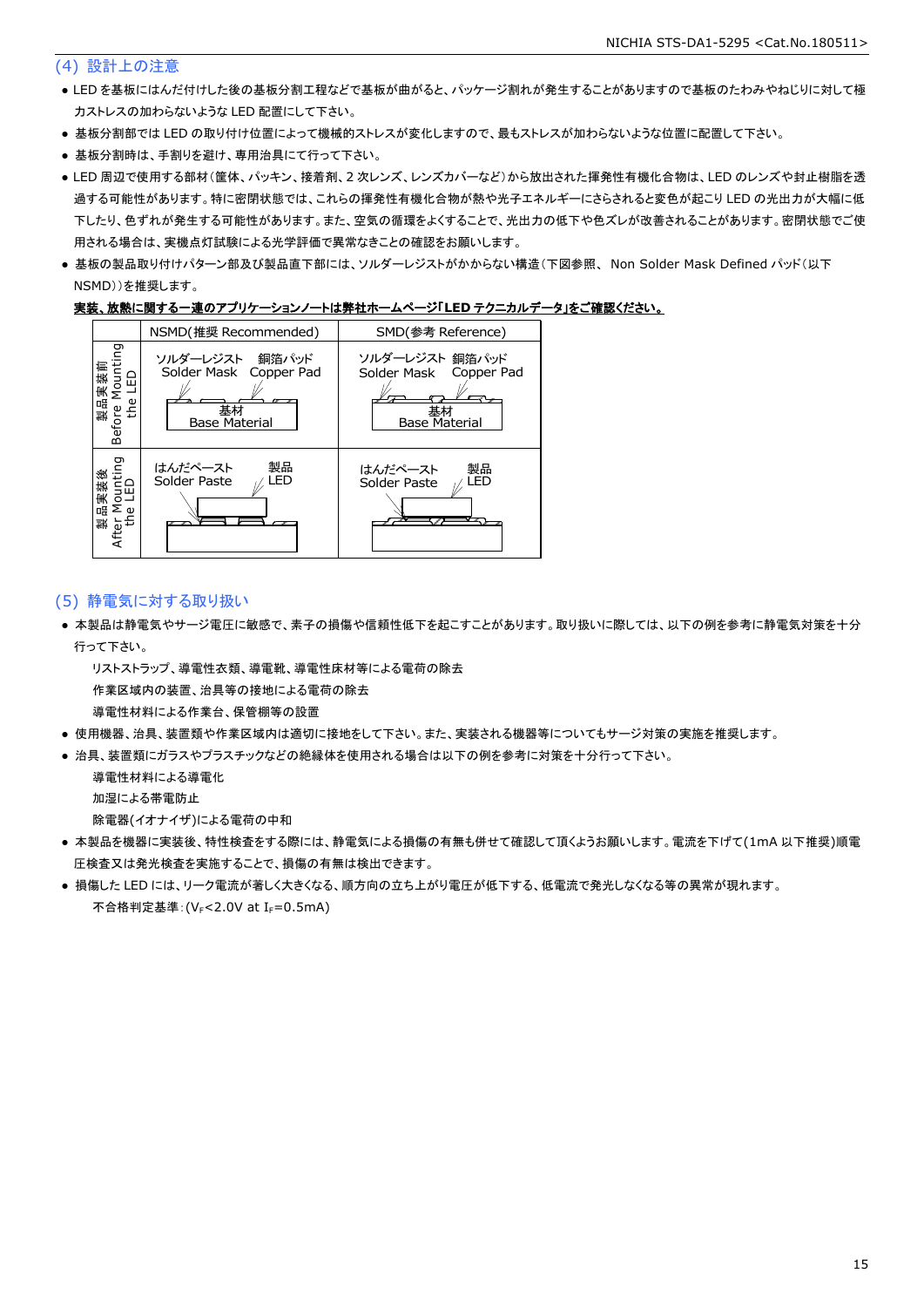#### (6) 熱の発生

- 本製品をご使用の際は、熱の発生を考慮して下さい。通電時の素子の温度上昇は、実装する基板の熱抵抗や本製品の集合状態により変化します。熱の 集中を避け、本製品周囲の環境条件により最大ジャンクション温度(T))を超えることがないよう配慮下さい。
- 本製品周囲の温度条件(TA)により使用電流を決め放熱等の処理を施して下さい。
- 温度についての関係は、次の2つの式で表されます。
	- 1)  $T_1 = T_A + R_{\thetaJA} \cdot W$  2)  $T_1 = T_C + R_{\thetaJC} \cdot W$ 
		- \*T<sub>1</sub>=ジャンクション温度: °C、TA=周囲温度: °C

 $T_C = \mathcal{F} - \mathcal{F}$ 温度: °C

RθJA=ダイスから周囲空気までの熱抵抗: °C/W

R<sub>0JC</sub>=ダイスから T<sub>C</sub> 測定ポイントまでの熱抵抗: °C/W

 $W = \frac{1}{2} \lambda \frac{1}{2} \sum_{r=1}^{\infty} (I_r \times V_r)$ : W

 $T_c$  Measurement Point



● 本製品を実装した後、Tcを実測することは困難です。アプリケーションノートにて Tc以外の点を実測することで T」を推定する手法を示しています。実装、 放熱などの一連のアプリケーションノートは弊社ホームページ「**LED** テクニカルデータ」をご確認ください。

(7) 洗浄

- ぬれた雑巾、ベンジン、シンナーなどで LED を拭かないで下さい。
- 洗浄する場合は、イソプロピルアルコールを使用して下さい。その他の洗浄剤の使用に当たってはパッケージ及び樹脂が侵され不具合発生の原因となる 場合がありますので、問題のないことを十分確認の上での使用をお願い致します。フロン系溶剤については、世界的に使用が規制されています。
- LED に汚れが付着した場合にはイソプロピルアルコールを布に付けて良く絞って汚れを拭き取って下さい。
- 超音波洗浄は、基本的には行わないで下さい。やむをえず行う場合は、発振出力や基板の取り付け方により LED への影響が異なりますので、予め実使 用状態で異常のない事を確認の上実施下さい。

#### (8) 目の安全性

- 2006 年に国際電気委員会(IEC)からランプ及びランプシステムの光生物学的安全性に関する規格 IEC 62471 が発行され、LED もこの規格の適用範 囲に含められました。 一方、2001 年に発行されたレーザー製品の安全に関する規格 IEC 60825-1 Edition1.2 において、LED が適用範囲に含まれ ていましたが、2007 年に改訂された IEC 60825-1 Edition2.0 で LED が適用除外されました。但し、国や地域によっては、依然として IEC 60825-1 Edition1.2 と同等規格を採用し、LED が適用範囲に含められています。これらの国や地域向けには、ご注意下さい。IEC62471 によって分類される LED のリスクグループは、放射束や発光スペクトル、指向性などによって異なり、特に青色成分を含む高出力ではリスクグループ 2 に相当する場合もあり ます。LED の出力を上げたり、LED からの光を光学機器にて集光したりするなどした状態で、直視しますと眼を痛めることがありますので、ご注意下さい。
- 点滅光を見つづけると光刺激により不快感を覚えることがありますのでご注意下さい。又、機器に組み込んでご使用される場合は、光刺激などによる第三 者への影響をご配慮下さい。